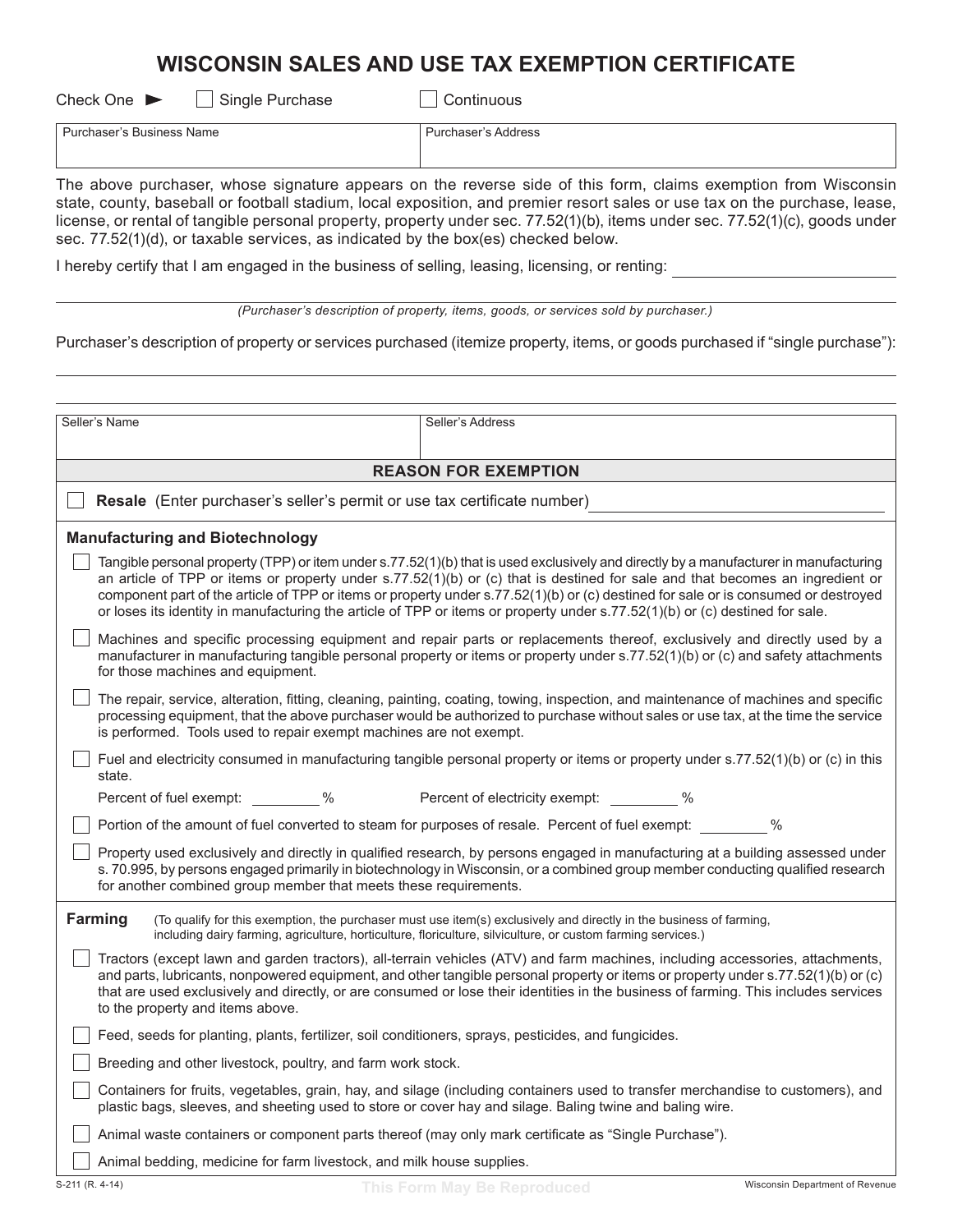| <b>Federal and Wisconsin Governmental Units</b>                                                                                                                                                                                                                                                                                                | Enter CES No., if applicable                                                                                                                                                                                                                                                                                                                                   |  |  |  |  |  |  |
|------------------------------------------------------------------------------------------------------------------------------------------------------------------------------------------------------------------------------------------------------------------------------------------------------------------------------------------------|----------------------------------------------------------------------------------------------------------------------------------------------------------------------------------------------------------------------------------------------------------------------------------------------------------------------------------------------------------------|--|--|--|--|--|--|
| The United States and its unincorporated agencies and instrumentalities or any incorporated agency or instrumentality of                                                                                                                                                                                                                       |                                                                                                                                                                                                                                                                                                                                                                |  |  |  |  |  |  |
| the United States wholly owned by the United States or by a corporation wholly owned by the United States.                                                                                                                                                                                                                                     |                                                                                                                                                                                                                                                                                                                                                                |  |  |  |  |  |  |
| Any federally recognized American Indian tribe or band in this state.                                                                                                                                                                                                                                                                          |                                                                                                                                                                                                                                                                                                                                                                |  |  |  |  |  |  |
|                                                                                                                                                                                                                                                                                                                                                | State of Wisconsin or any agency thereof; Local Exposition District, Professional Baseball Park District, Professional Football<br>Stadium District, UW Hospitals and Clinics Authority, Wisconsin Aerospace Authority, Health Insurance Risk-Sharing Plan<br>Authority, Wisconsin Economic Development Authority, or Fox River Navigational System Authority. |  |  |  |  |  |  |
| Wisconsin county, city, village, or town, including public inland lake protection and rehabilitation district, municipal public<br>housing authorities, uptown business improvement districts, local cultural arts district, a county-city hospital, sewerage<br>commission, metropolitan sewerage district, or a joint local water authority. |                                                                                                                                                                                                                                                                                                                                                                |  |  |  |  |  |  |
|                                                                                                                                                                                                                                                                                                                                                | Wisconsin public schools, school districts, universities, or technical college districts.                                                                                                                                                                                                                                                                      |  |  |  |  |  |  |
| <b>Other</b>                                                                                                                                                                                                                                                                                                                                   |                                                                                                                                                                                                                                                                                                                                                                |  |  |  |  |  |  |
| Containers and other packaging, packing, and shipping materials, used to transfer merchandise to customers of the purchaser.                                                                                                                                                                                                                   |                                                                                                                                                                                                                                                                                                                                                                |  |  |  |  |  |  |
|                                                                                                                                                                                                                                                                                                                                                | Trailers and accessories, attachments, parts, supplies, materials, and service for motor trucks, tractors, and trailers which<br>are used exclusively in common or contract carriage under LC or IC No. (if applicable)                                                                                                                                        |  |  |  |  |  |  |
| Items or services purchased directly by and used by religious, charitable, educational, scientific, or other organizations holding<br>a Wisconsin Certificate of Exempt Status. CES No.                                                                                                                                                        |                                                                                                                                                                                                                                                                                                                                                                |  |  |  |  |  |  |
|                                                                                                                                                                                                                                                                                                                                                | Machines and specific processing equipment used exclusively and directly in a fertilizer blending, feed milling, or grain drying<br>operation, including repair parts, replacements, and safety attachments.                                                                                                                                                   |  |  |  |  |  |  |
| Building materials acquired solely for and used solely in the construction or repair of holding structures used for weighing<br>and dropping feed or fertilizer ingredients into a mixer or for storage of such grain, if such structures are used in a fertilizer<br>blending, feed milling, or grain drying operation.                       |                                                                                                                                                                                                                                                                                                                                                                |  |  |  |  |  |  |
| Tangible personal property and items, property and goods under s.77.52(1)(b), (c), and (d) to be resold by                                                                                                                                                                                                                                     |                                                                                                                                                                                                                                                                                                                                                                |  |  |  |  |  |  |
| on my behalf where<br>is registered to collect and remit sales tax to the Department of Revenue on such sales.                                                                                                                                                                                                                                 |                                                                                                                                                                                                                                                                                                                                                                |  |  |  |  |  |  |
| American with enrollment #                                                                                                                                                                                                                                                                                                                     | Tangible personal property, property, items and goods under s.77.52(1)(b), (c), and (d), or services purchased by a Native<br>who is enrolled with and resides on the<br>Reservation, where buyer will take possession of such property, items, goods, or services.                                                                                            |  |  |  |  |  |  |
| Tangible personal property and items and property under s.77.52(1)(b) and (c) becoming a component of an industrial or<br>municipal waste treatment facility, including replacement parts, chemicals, and supplies used or consumed in operating the<br>facility. Caution: Do not check the "continuous" box at the top of page 1.             |                                                                                                                                                                                                                                                                                                                                                                |  |  |  |  |  |  |
| (Percent of electricity or natural gas exempt<br>$%$ )                                                                                                                                                                                                                                                                                         | Portion of the amount of electricity or natural gas used or consumed in an industrial waste treatment facility.                                                                                                                                                                                                                                                |  |  |  |  |  |  |
| Electricity, natural gas, fuel oil, propane, coal, steam, corn, and wood (including wood pellets which are 100% wood) used<br>for fuel for residential or farm use.                                                                                                                                                                            |                                                                                                                                                                                                                                                                                                                                                                |  |  |  |  |  |  |
| % of Electricity<br>Exempt                                                                                                                                                                                                                                                                                                                     | % of Fuel<br>% of Natural Gas<br>Exempt<br>Exempt                                                                                                                                                                                                                                                                                                              |  |  |  |  |  |  |
| $\%$                                                                                                                                                                                                                                                                                                                                           | $\frac{0}{0}$<br>$\%$                                                                                                                                                                                                                                                                                                                                          |  |  |  |  |  |  |
| $\%$                                                                                                                                                                                                                                                                                                                                           | $\frac{0}{0}$<br>$\%$                                                                                                                                                                                                                                                                                                                                          |  |  |  |  |  |  |
|                                                                                                                                                                                                                                                                                                                                                |                                                                                                                                                                                                                                                                                                                                                                |  |  |  |  |  |  |
| Percent of printed advertising material solely for out-of-state use.                                                                                                                                                                                                                                                                           | $\frac{0}{0}$                                                                                                                                                                                                                                                                                                                                                  |  |  |  |  |  |  |
| Catalogs, and the envelopes in which the catalogs are mailed, that are designed to advertise and promote the sale of<br>merchandise or to advertise the services of individual business firms.                                                                                                                                                 |                                                                                                                                                                                                                                                                                                                                                                |  |  |  |  |  |  |
| Computers and servers used primarily to store copies of the product that are sent to a digital printer, a plate-making machine, or a<br>printing press or are used primarily in prepress or postpress activities, by persons whose NAICS code is 323111, 323117, or 323120.                                                                    |                                                                                                                                                                                                                                                                                                                                                                |  |  |  |  |  |  |
| Purchases from out-of-state sellers of tangible personal property that are temporarily stored, remain idle, and not used in this state<br>and that are then delivered and used solely outside this state, by persons whose NAICS code is 323111, 323117, or 323120.                                                                            |                                                                                                                                                                                                                                                                                                                                                                |  |  |  |  |  |  |
| Other purchases exempted by law. (State items and exemption).                                                                                                                                                                                                                                                                                  | <u> 1980 - Johann Barbara, martxa alemaniar amerikan a</u>                                                                                                                                                                                                                                                                                                     |  |  |  |  |  |  |
|                                                                                                                                                                                                                                                                                                                                                |                                                                                                                                                                                                                                                                                                                                                                |  |  |  |  |  |  |
|                                                                                                                                                                                                                                                                                                                                                |                                                                                                                                                                                                                                                                                                                                                                |  |  |  |  |  |  |

*I hereby certify that if the item(s) being purchased are not used in an exempt manner, I will remit use tax on the purchase price at the time of first taxable use. I understand that failure to remit the use tax may result in a future liability that may include tax, interest, and penalty.*

| Signature of Purchaser | Print or Type Name | Title | Date |
|------------------------|--------------------|-------|------|
|                        |                    |       |      |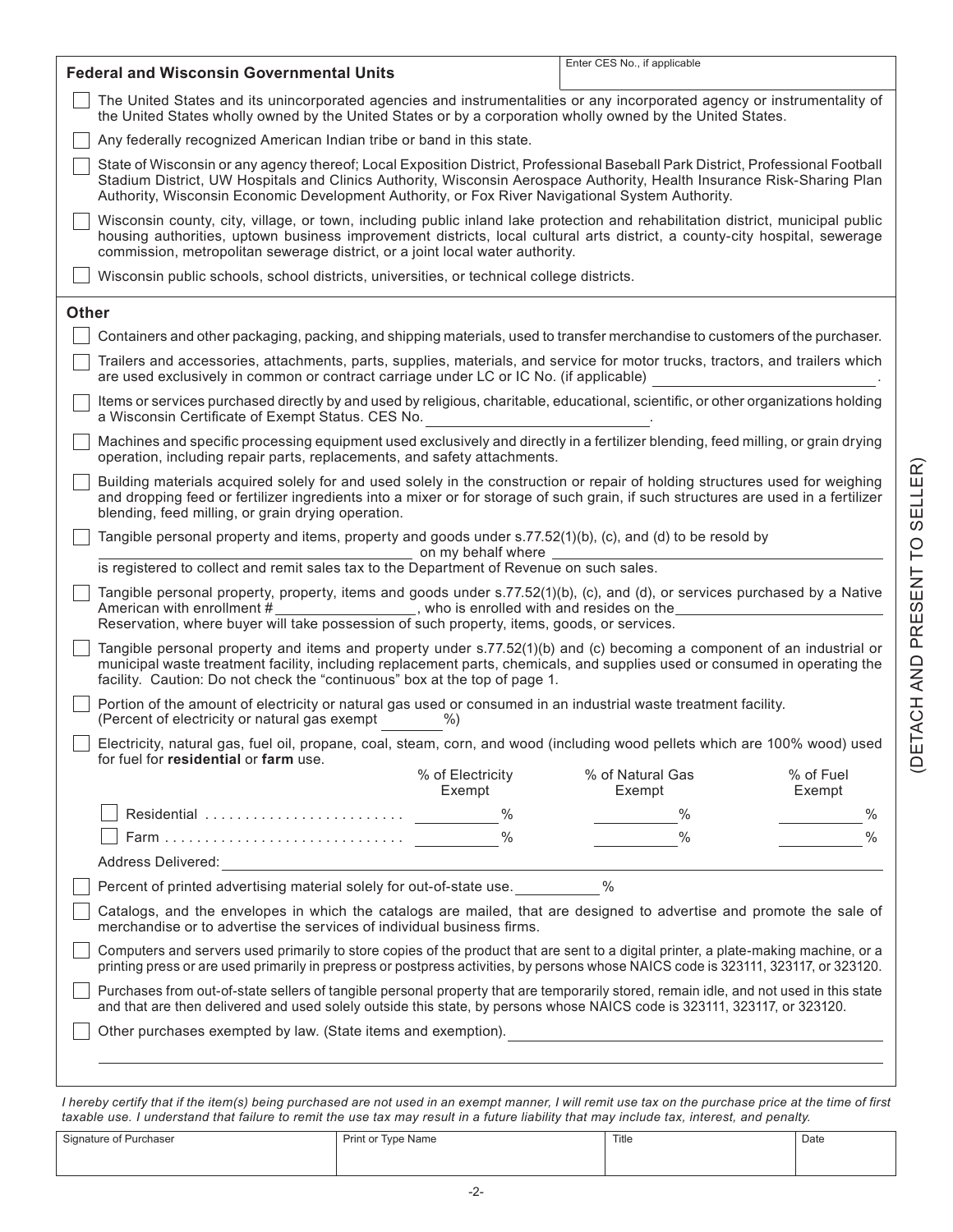## **INSTRUCTIONS**

This certificate may be used to claim exemption from Wisconsin state, county, baseball and football stadium, local exposition, and premier resort sales or use taxes.

Under the sales and use tax law, all receipts from sales of tangible personal property, property, items and goods under sec. 77.52(1)(b), (c), and (d), or taxable services are subject to the tax until the contrary is established. However, a seller who receives a fully completed exemption certificate no later than 90 days after the date of sale is relieved of any responsibility for collection or payment of the tax upon transactions covered by the certificate. A fully completed certificate is one which is completely filled in and indicates the reason for exemption.

**RESALE:** A purchaser using the resale exemption is attesting that the tangible personal property, property, items, or goods under sec. 77.52(1)(b), (c), or (d), or taxable services being purchased will be resold, leased, licensed, or rented. However, in the event any such property, items, or goods is used for any purpose other than retention, demonstration, or display while holding it for sale, lease, license, or rental in the regular course of business, the purchaser is required to report and pay the tax on the purchase of the property, item, or good.

The following purchasers may make purchases for resale even though they do not hold a Wisconsin seller's permit or use tax certificate: (a) A wholesaler who only sells to other sellers for resale may insert "Wholesale only" in the space for the seller's permit number; (b) A person who only sells or repairs exempt property, such as to a manufacturer or farmer, may insert "Exempt sales only"; (c) A nonprofit organization may insert "Exempt sales only" if its subsequent sales of the tangible personal property, property, items, or goods under sec. 77.52(1)(b), (c), or (d), or taxable services are exempt as occasional sales.

A seller is allowed to accept an exemption certificate from an out-of-state retailer claiming the resale exemption for tangible personal property and items, property, and goods under sec. 77.52(1)(b), (c) and (d), Wis. Stats., drop shipped to a Wisconsin location, regardless of whether or not the out-of-state retailer holds a Wisconsin seller's permit. The out-of-state retailer's permit number, if the other state issues one, and state should be listed on the exemption certificate. If the exemption certificate does not list the Wisconsin seller's permit number or the out-of-state retailer's permit number and state, to be fully complete and valid the exemption certificate must contain a statement indicating the out-of-state retailer is a seller that is not required to hold a permit.

A resale exemption may be granted if the purchaser is unable to ascertain at the time of purchase whether the property will be sold or will be used for some other purpose. If the buyer purchases an item without tax for resale, but uses the item, the buyer owes use tax on its purchase of the item.

**MANUFACTURING:** "Manufacturing" means the production by machinery of a new article of tangible personal property or items or property under sec. 77.52(1)(b) or (c) with a different form, use, and name from existing materials, by a process popularly regarded as manufacturing, and that begins with the conveying raw materials and supplies from plant inventory to

the place where work is performed in the same plant and ends with conveying finished units of tangible personal property or items or property under sec. 77.52(1)(b) or (c) to the point of first storage in the same plant.

**FARMING:** This certificate may not be used by farmers to claim exemption for the purchase of motor vehicles or trailers for highway use, lawn or garden tractors, snowmobiles, or for items used for the personal convenience of the farmer. When claiming an exemption for an ATV which is also registered for public use, a written description including the percentages of time for personal and farm use, must be submitted with the ATV Registration Application.

The sales price from the sale of electricity, natural gas, and other fuels for use in farming are exempt all 12 months of the year. Farmers claiming this exemption should check the box for electricity and fuel located in the "Other" section.

This certificate cannot be used as an exemption for paying Wisconsin motor vehicle fuel tax.

**FEDERAL AND WISCONSIN GOVERNMENTAL UNITS:**

This exemption may only be accepted from federal and Wisconsin governmental units and federally recognized American Indian tribes or bands in Wisconsin and replaces the requirement for having a purchase order from the governmental unit or recording on invoices the Certificate of Exempt Status (CES) number of the governmental unit. Governmental units of other countries and states may not use this exemption certificate. The governmental unit should check the box that best describes their unit of government.

### **OTHER:**

**Containers:** This exemption applies regardless of whether or not the containers are returnable. Containers used by the purchaser only for storage or to transfer merchandise owned by the purchaser from one location to another do not qualify for the exemption.

**Common or contract carriers:** The exemption available to common or contract carriers for certain vehicles and repairs listed on this certificate applies only to those units used "exclusively" in such common or contract carriage. A carrier may qualify for the common or contract carriage exemption even if it does not hold a LC or IC number. The fact that a carrier holds a LC or IC number is not in itself a reason for exemption. A carrier may qualify for the common or contract carrier exemption even if it does not hold an LC or IC number.

**Organizations holding a Certificate of Exempt Status (CES) number:** Wisconsin organizations organized and operated exclusively for religious, charitable, scientific, or educational purposes, or for the prevention of cruelty to children or animals, may purchase products or services exempt from Wisconsin sales tax if the organization holds a CES number issued by the Wisconsin Department of Revenue. Wisconsin and federal governmental units, and any federally recognized American Indian tribe or band in Wisconsin, will also qualify for a CES.